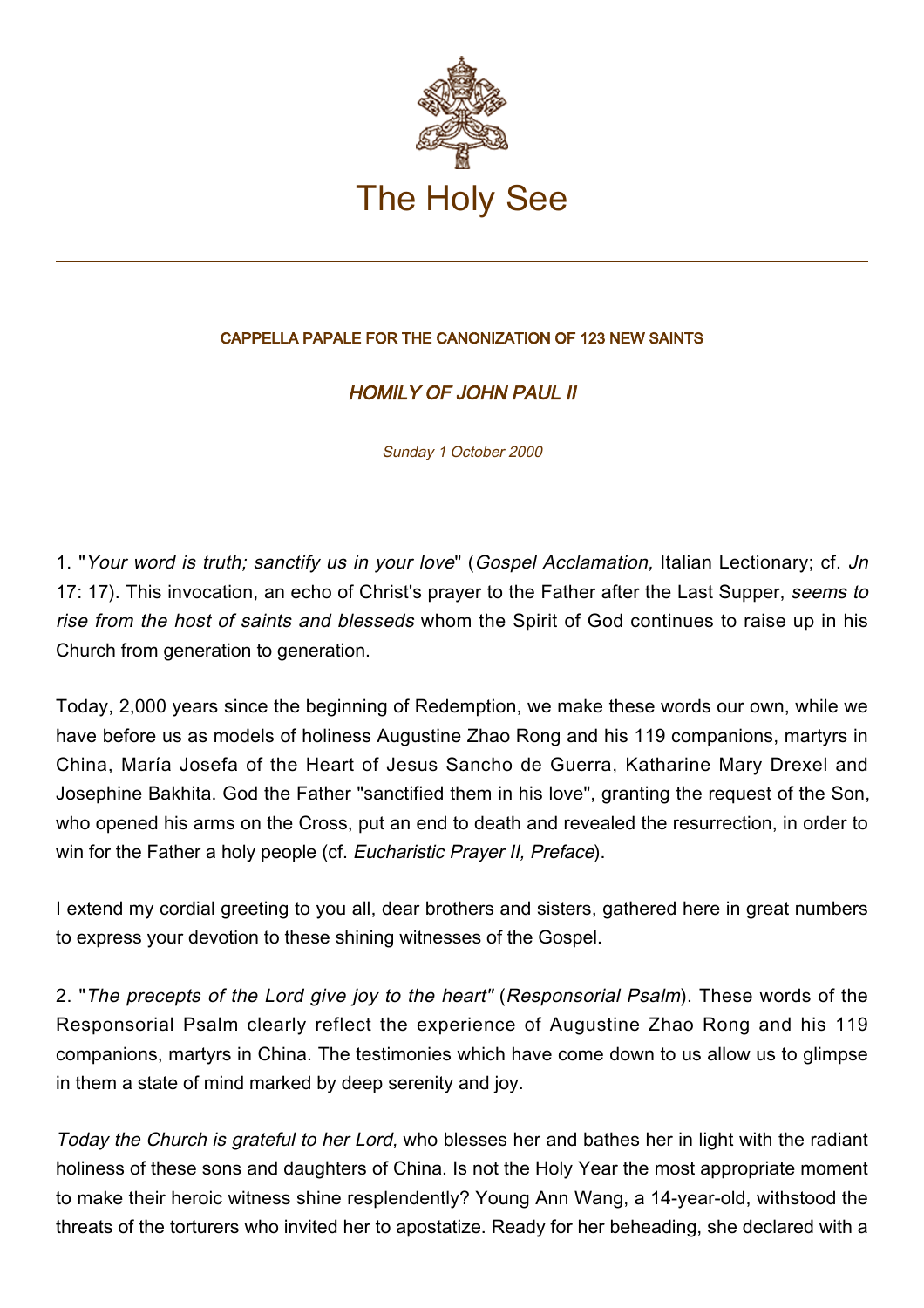radiant face: "The door of heaven is open to all", three times murmuring: "Jesus". And 18-yearold Chi Zhuzi, cried out fearlessly to those who had just cut off his right arm and were preparing to flay him alive: "Every piece of my flesh, every drop of my blood will tell you that I am Christian".

The other 85 Chinese men and women of every age and state, priests, religious and lay people, showed the same conviction and joy, sealing their unfailing fidelity to Christ and the Church with the gift of their lives. This occurred over the course of several centuries and in a complex and difficult era of China's history. Today's celebration is not the appropriate time to pass judgement on those historical periods: this can and should be done elsewhere. Today, with this solemn proclamation of holiness, the Church intends merely to recognize that those martyrs are an example of courage and consistency to us all, and that they honour the noble Chinese people.

Resplendent in this host of martyrs are also the 33 missionaries who left their land and sought to immerse themselves in the Chinese world, lovingly assimilating its features in the desire to proclaim Christ and to serve those people. Their tombs are there as if to signify their definitive belonging to China, which they deeply loved, although with their human limitations, and for which they spent all their energies. "We never wronged anyone", Bishop Francis Fogolla replied to the governor who was preparing to strike him with his sword. "On the contrary, we have done good to many". (In Chinese) God sends down happiness.

3. Both the first reading and the Gospel of today's liturgy show us that the Spirit blows where he wills, and that God, in every age, chooses individuals to show his love to mankind and raises up institutions called to be privileged instruments of his action. So it was with St María Josefa of the Heart of Jesus Sancho de Guerra, foundress of the Servants of Jesus of Charity.

In the life of the new saint, the first Basque to be canonized, the Spirit's action is remarkably visible. He led her to the service of the sick and prepared her to be the Mother of a new religious family.

St María Josefa lived her vocation as an authentic apostle in the field of health, since her style of care sought to combine motherly and spiritual attention, using every means to achieve the salvation of souls. Although she was ill for the last 12 years of her life, she spared no effort or suffering and was unstinting in her charitable service to the sick in a contemplative atmosphere, recalling that "care does not only consist in giving the sick medicine and food; there is another kind of care ... and it is that of the heart, which tries to adapt itself to the suffering person".

May María Josefa of the Heart of Jesus help the Basque people to banish violence for ever, and may Euskadi be a blessed land and a place of peaceful and fraternal coexistence, where the rights of every person are respected and innocent blood is no longer shed.

4. "See what you have stored up for yourselves against the last days!" (Jas 5: 3).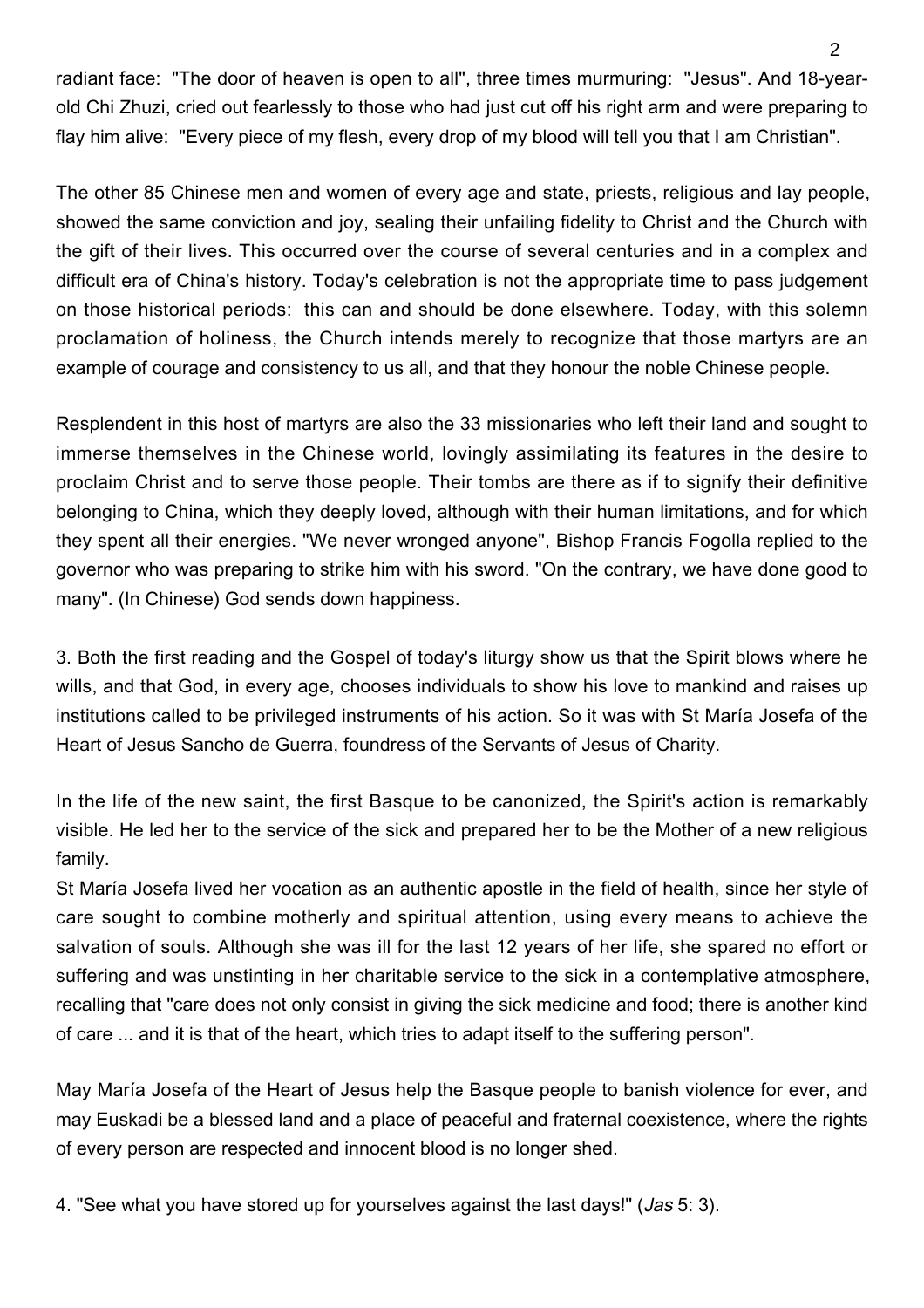In the second reading of today's liturgy, the Apostle James rebukes the rich who trust in their wealth and treat the poor unjustly. Mother Katharine Drexel was born into wealth in Philadelphia in the United States. But from her parents she learned that her family's possessions were not for them alone but were meant to be shared with the less fortunate. As a young woman, she was deeply distressed by the poverty and hopeless conditions endured by many Native Americans and Afro-Americans. She began to devote her fortune to missionary and educational work among the poorest members of society. Later, she understood that more was needed. With great courage and confidence in God's grace, she chose to give not just her fortune but her whole life totally to the Lord.

To her religious community, the Sisters of the Blessed Sacrament, she taught a spirituality based on prayerful union with the Eucharistic Lord and zealous service of the poor and the victims of racial discrimination. Her apostolate helped to bring about a growing awareness of the need to combat all forms of racism through education and social services. Katharine Drexel is an excellent example of that practical charity and generous solidarity with the less fortunate which has long been the distinguishing mark of American Catholics.

May her example help young people in particular to appreciate that no greater treasure can be found in this world than in following Christ with an undivided heart and in using generously the gifts we have received for the service of others and for the building of a more just and fraternal world.

## 5. "The law of the Lord is perfect, ... it gives wisdom to the simple" (Ps 19: 8).

These words from today's Responsorial Psalm resound powerfully in the life of Sr Josephine Bakhita. Abducted and sold into slavery at the tender age of seven, she suffered much at the hands of cruel masters. But she came to understand the profound truth that God, and not man, is the true Master of every human being, of every human life. This experience became a source of great wisdom for this humble daughter of Africa.

In today's world, countless women continue to be victimized, even in developed modern societies. In St Josephine Bakhita we find a shining advocate of genuine emancipation. The history of her life inspires not passive acceptance but the firm resolve to work effectively to free girls and women from oppression and violence, and to return them to their dignity in the full exercise of their rights.

My thoughts turn to the new saint's country, which has been torn by a cruel war for the past 17 years, with little sign of a solution in sight. In the name of suffering humanity I appeal once more to those with responsibility: open your hearts to the cries of millions of innocent victims and embrace the path of negotiation. I plead with the international community: do not continue to ignore this immense human tragedy. I invite the whole Church to invoke the intercession of St Bakhita upon all our persecuted and enslaved brothers and sisters, especially in Africa and in her native Sudan, that they may know reconciliation and peace.